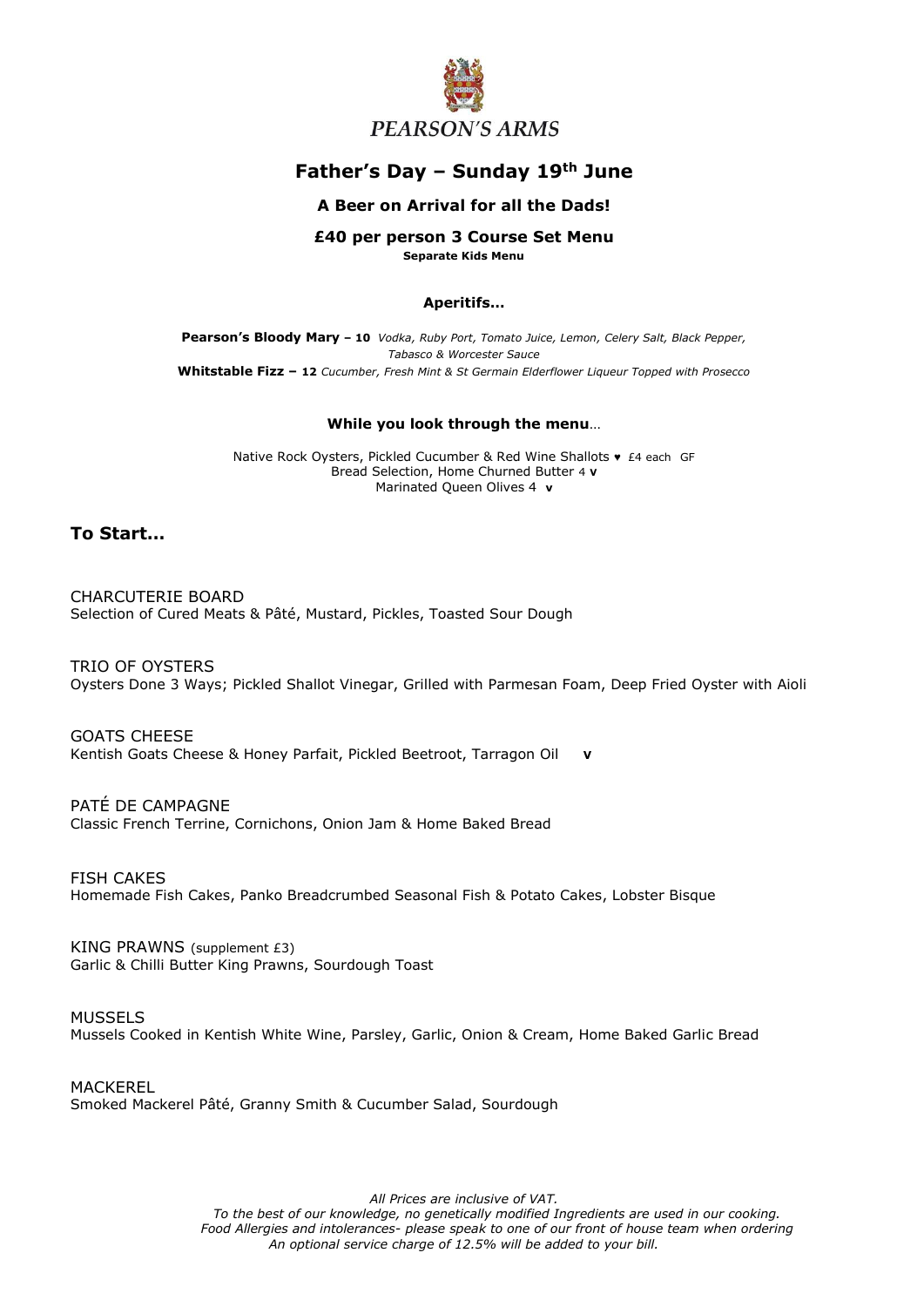

# **To Follow …**

ROAST LAMB (For 2 to Share) (supplement £5pp) Slow Cooked Shoulder of New Season Lamb, Duck Fat Roast Potatoes, Seasonal Vegetables, Mint Sauce, Rosemary & Red Wine Jus

ROAST CHICKEN

Quarter Free Range Chicken Infused with Garlic & Thyme, Duck Fat Roast Potatoes, Pig's in Blankets, Stuffing, Seasonal Vegetables, Red Wine Jus

ROAST BEEF Roast Sirloin of 32 Day Dry Aged Beef, Duck Fat Roast Potatoes, Yorkshire Pudding, Seasonal Vegetables with Red Wine Jus

ROAST PORK BELLY Roasted Belly of Pork, Duck Fat Roast Potatoes, Yorkshire Pudding, Seasonal Vegetables with Red Wine Jus

LOBSTER (supplement £5) Half Native Lobster, Garlic Butter, French Fries, Summer Salad 30

VEGAN

Whitstable Lager Battered Sevenscore Asparagus, Onion & Mango Bhaji, Triple Cooked Chips, Crushed Peas, Vegan Mayo Tartare Sauce **v** 16

SEA BASS

Pan Fried Sea Bass, Garlic & Caper Butter, Sauteed Potatoes & Seasonal Greens

FISH & CHIPS Deep Fried Whitstable Bay Beer Battered Fish, Triple Cooked Chips, Crushed Peas, Tartare Sauce

SCOTTISH SIRLOIN STEAK (supplement £5)

*32 Day Dry Aged on the bone, Sirloin. Grilled on the Green Egg BBQ, served with Triple Cooked Chips, Sweetcorn & Sautéed Beans and a choice of Red Wine Jus, Garlic and Herb Butter or Peppercorn Sauce*

CHILLED SEAFOOD PLATTER (To Share) (Supplement £5pp) Smoked Salmon, Sea Bass Cured in Citrus & Chapel Down Bacchus Gin, Roll Mops, Mackerel Pâté, Fresh Native Oysters, Shell on Prawns, Ailoli, Lemon Mayo, Marie Rose Sauce, Red Wine Shallot Vinegar, Cucumber & Dill Pickle, Summer Salad & Bread Selection ADD ½ Dressed Native Lobster £20

HOT SEAFOOD PLATTER (To Share) (Supplement £5pp)

King Prawns, Mussels 'Marinière', Catch of The Day, Squid, Whitebait, Fish Cakes with Lobster Bisque with French Fries, Summer Salad, Lemon Mayo, Ponzu Sauce with Cucumber & Mango & Bread Selection ADD ½ Native Lobster £20

# **Side Dishes all at £4.75**

| Mixed Leaf Salad GF | Thin Chips v                                       | Triple Cooked Chips v |
|---------------------|----------------------------------------------------|-----------------------|
| Pot of Roasties GF  | Cauliflower Cheese with Smoked Winterdale Cheese v |                       |
| Roast Vegetables GF | Yorkshire Pudding 50p each v                       |                       |

*All Prices are inclusive of VAT.*

*To the best of our knowledge, no genetically modified Ingredients are used in our cooking. Food Allergies and intolerances- please speak to one of our front of house team when ordering An optional service charge of 12.5% will be added to your bill.*